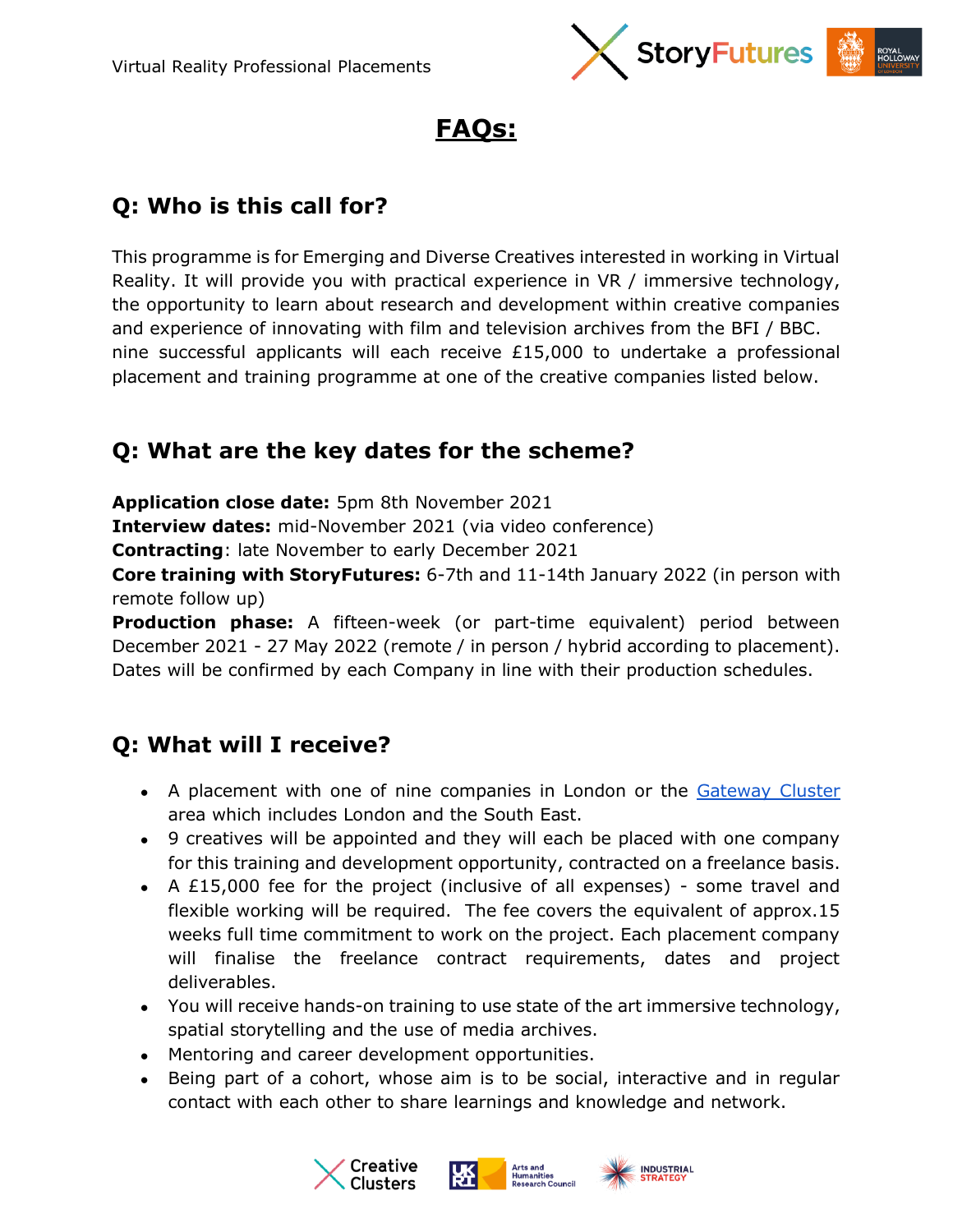

• You will also gain an appropriate production credit, to be agreed with the placement company, which can help propel careers to the next level.

# **Q: What kind of skills and level of experience do I need to apply?**

- You will likely work in film, television, games or digital production or may have already started your journey in immersive (VR, AR, XR).
- These roles are **not for new entrants** in the creative industries, you need **at least 3 years of professional experience** relevant to the role you are applying for. The programme is designed to transition skills from other areas of the creative industries to immersive OR act as a next step in career development for people who have already begun this journey.
- **Prior experience of VR production is not required**, although it is a bonus if you have already engaged with AR and VR projects.

#### **Q: What kind of placement roles can I apply for?**

The specific placement opportunities available include these particular roles:

- Writer
- Associate Producer
- Designer
- Animator (2D or 3D)
- Creative Technologist
- Sound Designer

## **Q: Can I apply for more than one role?**

Yes! You can apply for as many roles as you are interested in provided you have the relevant 3 years minimum experience working with that skill. Please note you will need to complete a separate application for each role you would like to apply for, and outline your relevant professional experience for each role separately. Also, applying for more roles does not necessarily increase your chances of success.





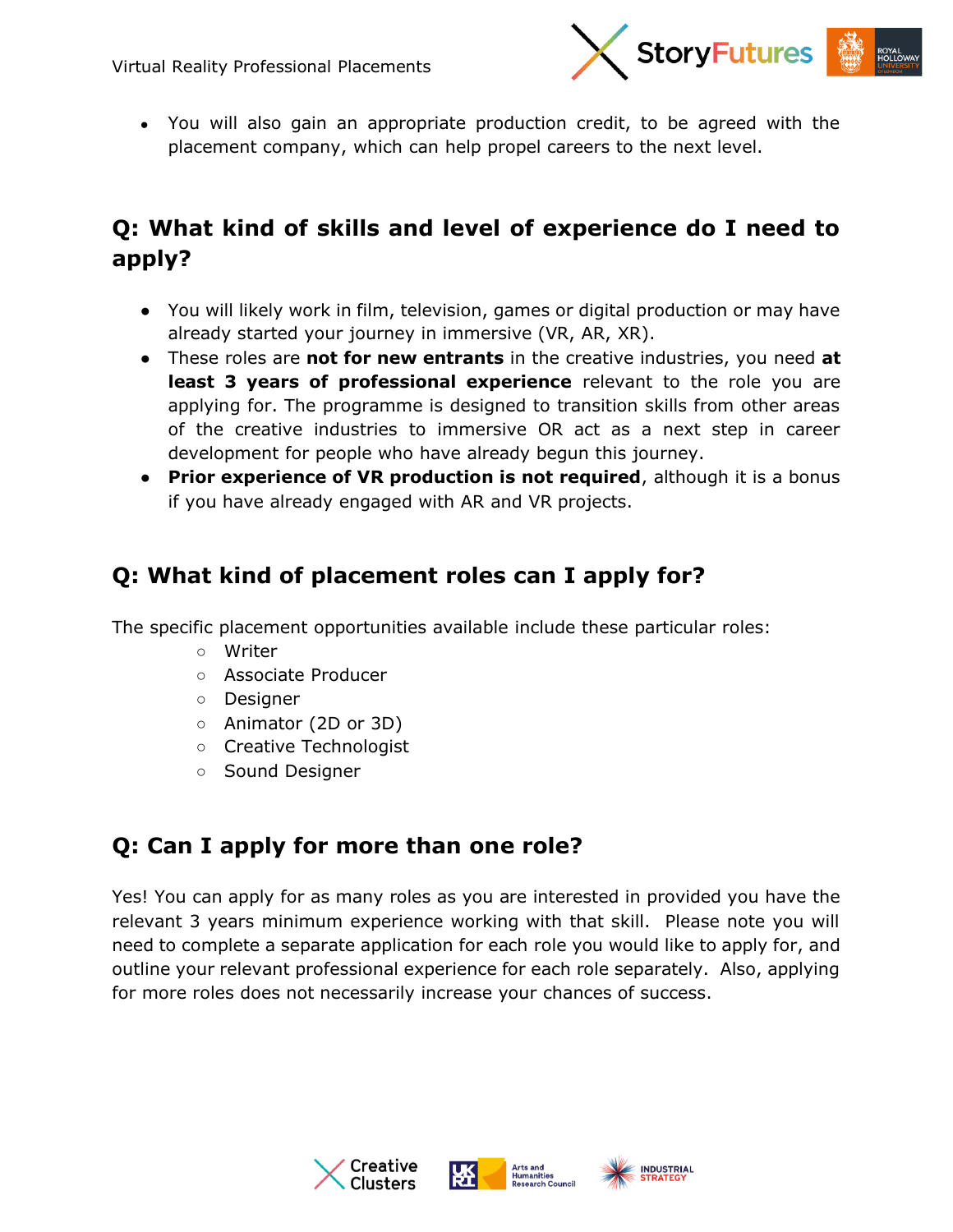

## **Q: Where will I be based for the project?**

The companies are all based in London or the [Gateway Cluster](https://www.storyfutures.com/creative-cluster) area which includes London and the South East. Working patterns may be negotiable, with hybrid / remote work patterns dependent on the particular role, your location and where the selected creative company placement is based.

There will also be training at the start of the scheme which will be delivered in person in Egham, Surrey, as well as remotely. Attending this is compulsory and costs for accommodation and meals will be covered separately.

#### **Q: How does the application and selection process work?**

Applications must be made online, and applicants will be shortlisted for interview by StoryFutures and the named companies in the project. You must apply for a specific role and if you wish to apply for more than one role you will need to complete separate applications for each role. Applications will be reviewed in regards to applicants' experience level and transferable skills, potential for career progression by taking part in the scheme and our commitment to diversity. Please note, external specialists and judges may also be consulted at this stage.

Shortlisted applicants will be invited to an approx. 30min online interview and, in addition, they will be asked to showcase their portfolio to talk through some of their previous projects. Final decisions are made by StoryFutures staff and are not open to appeal.

#### **Q: What is immersive media and do I need to have experience of working with it to apply?**

Immersive media includes Virtual Reality (VR), Augmented Reality (AR), Mixed or Merged Reality (MR) and Immersive Installations. In the context of this project, immersive will involve making virtual reality experiences. Each company will use different production technologies, but some of the placements may work with scanning and game engine technologies, which you can read about [here.](https://www.storyfutures.com/news/skills-report)

Not all placement roles will require you to have direct experience of immersive media production. Rather, you must have a clear and proven interest in learning about interactive storytelling and want to learn how to transfer your skills to a VR production and use new types of technology.





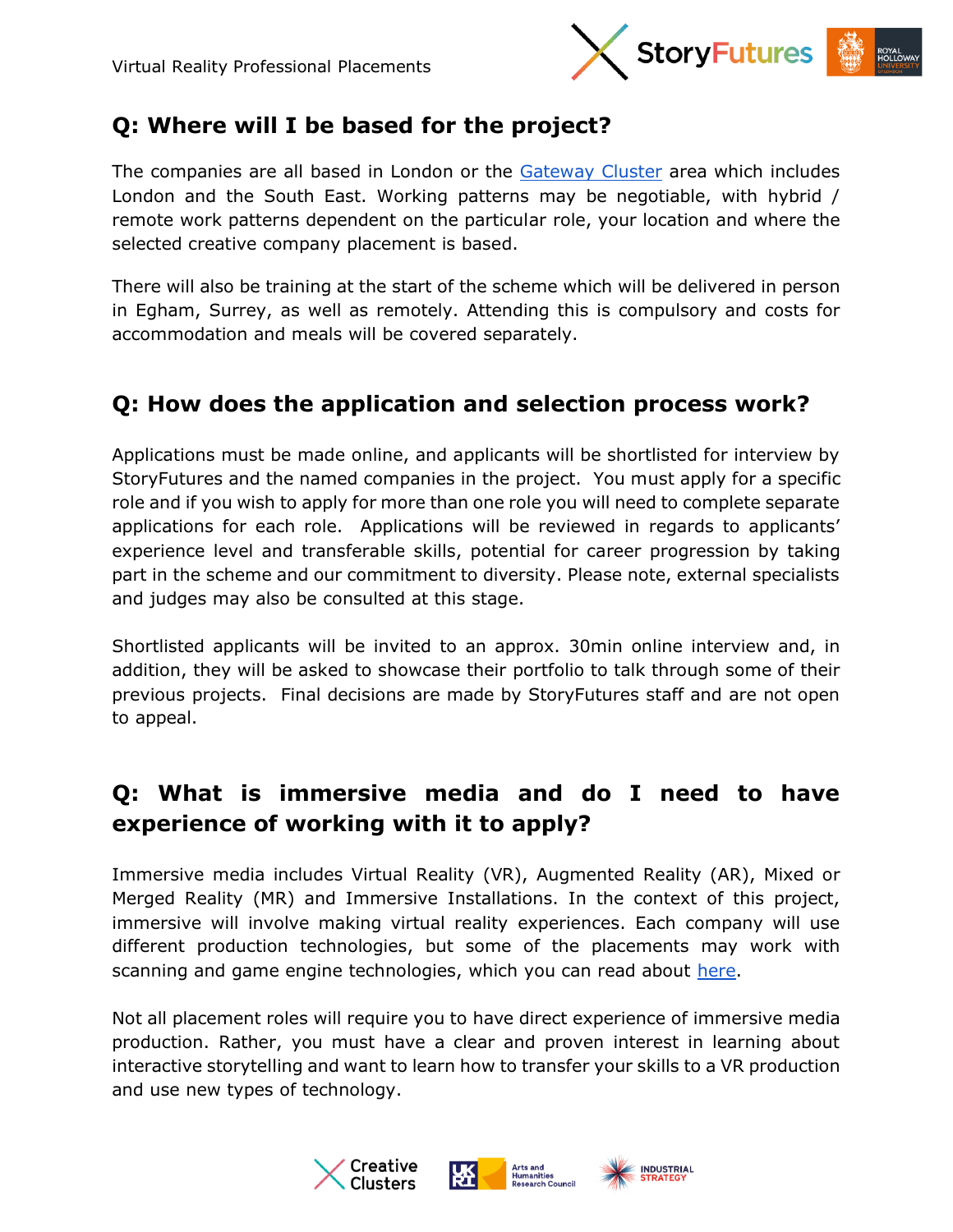

# **Q: What kind of Virtual Reality experiences will be produced?**

The production companies will work with the BFI / BBC archives to produce a 3-10 minute VR experience for Oculus Quest VR headsets, which will be presented in 15 locations across the UK. Their task is to re-animate the BFI and BBC Archive using immersive technologies in innovative and experimental ways to reinvigorate our connection to public places in a moment of national celebration.

To find out more about the VR project brief, please go to: [https://www.storyfutures.com/creative-cluster/innovation-opportunities/storylab](https://www.storyfutures.com/creative-cluster/innovation-opportunities/storylab-commissions)[commissions](https://www.storyfutures.com/creative-cluster/innovation-opportunities/storylab-commissions)

| Alchemy Immersive      | alchemyimmersive.com                        |
|------------------------|---------------------------------------------|
| Charisma               | charisma.ai                                 |
| Diverse Interactive    | diverseinteractive.com                      |
| <b>Furness Films</b>   | avrilfurness.com                            |
| Indigo Storm           | studioanrk.com<br>indigostorm.co.uk/<br>and |
| <b>NoGhost</b>         | noghost.co.uk                               |
| Shroom                 | shroomstudio.com                            |
| <b>Surround Vision</b> | surroundvision.co.uk/                       |
| <b>Visualise</b>       | visualise.com/                              |

#### **Q: Who are the VR companies the placements are with?**

## **Q: Can I choose which VR production company/studio I would like to work with?**

No. The opportunity is role-based rather than company-specific and you may be placed with any of the 9 companies listed. You will be interviewed by up to three companies, and then we will work with you and the companies to ensure a good match, but we cannot guarantee your choice of company.